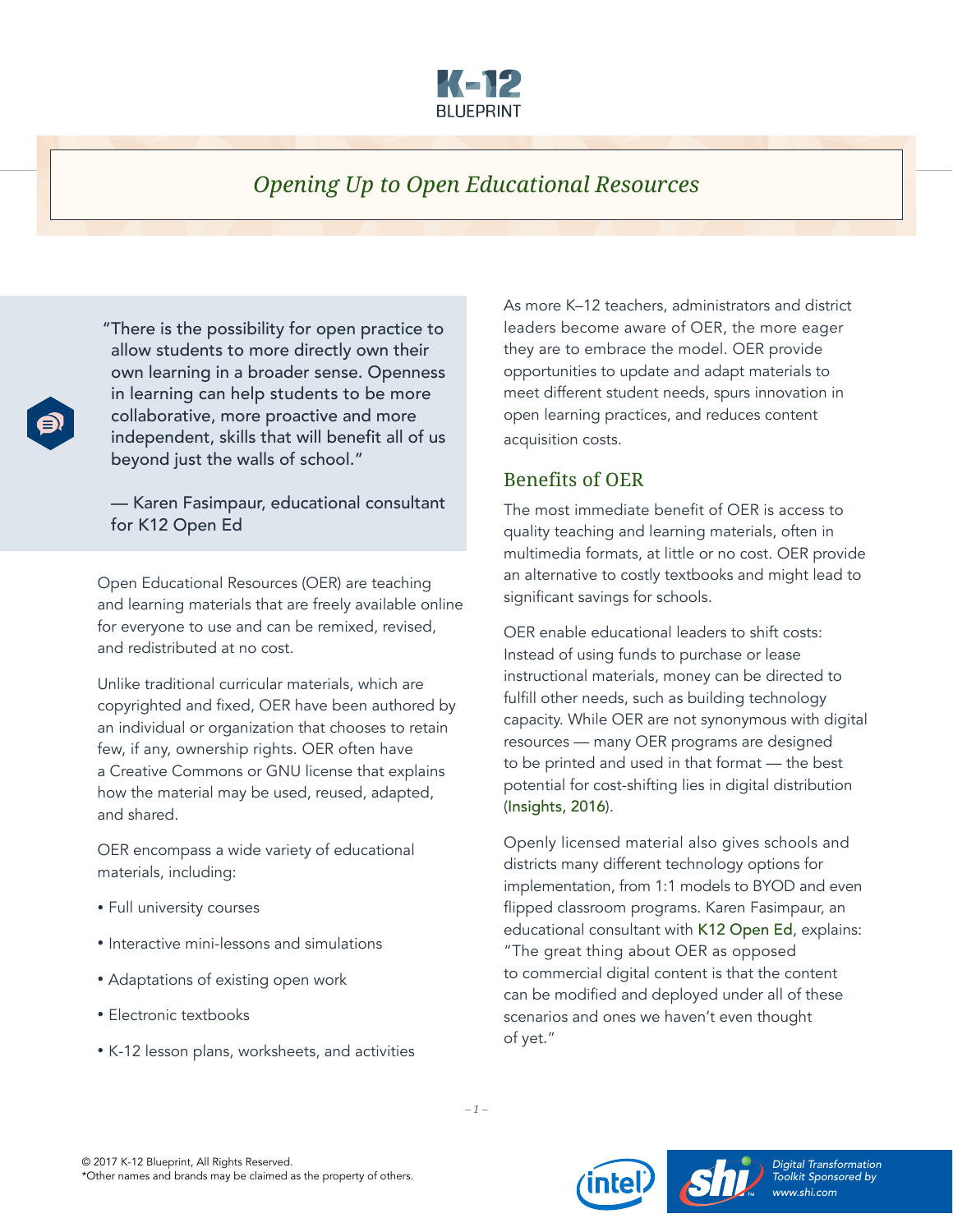In addition to reducing student costs, OER can positively affect retention rates when teachers adapt the resources to best meet the needs of their student population. The collaborative nature of OER can provide a rich, robust, high-quality learning experience that is pedagogically sound and better designed than what can be developed by individual teachers.

The benefits of OER have global implications as well. International organizations and governments see an opportunity in OER to widen access to highquality teaching and learning resources in poor countries or among disadvantaged communities of learners.

### Why OER Matters

 "OER brings a huge potential to K–12 for maintaining current content and collaborating within the school district and beyond on continual quality improvement of that content. On top of that, educators who adopt the model become highly invested in seeing it succeed. The collaboration on the creation of up-todate material designed to meet student needs provides an incredible professional learning opportunity and promotes educator ownership in district instructional materials and their effectiveness."

— Barbara Soots, open educational resources program manager in the Office of Superintendent of Public Instruction, which oversees K–12 public education in Washington State.

Beyond the immediate benefits, OER have the potential to be a catalyst for innovation in education because they invite educators to continuously improve and update educational resources. We know that teacher collaboration is important for the development of professional practice, and so a closed system of educational resources only hurts students. Using resources that require a specific piece of technology or can only be used in one particular way only serves to stifle an educator's ability to innovate in their classroom ([Anderson, 2016](http://blog.web20classroom.org/2016/04/oermatters.html)).

## What's Happening Now

OER are currently seeing improvements in usability and quality. To date, there are more OER options for middle and high school courses in mathematics and science, but other grades and content areas are increasing in availability. Given that many states have common learning standards in mathematics, science and English language arts, those content areas are especially well-suited for wide-scale sharing of instructional material ([Insights, 2016](https://insights.samsung.com/2016/03/03/open-source-textbooks-and-resources-are-poised-to-transform-k-12-education/)).

The [Washington OER Project](http://digitallearning.k12.wa.us/oer/library/) has reviewed 24 openly licensed math curricula, including open source textbooks, for middle and high school students as well as 60 thematic units for English language arts from contributors such as CK–12, EngageNY, the Mathematics Vision Project, and the Utah Middle School Math Project .

According to [Project Tomorrow's 2014 Speak](http://www.tomorrow.org/speakup/speakup_data_findings.html)  [Up Survey](http://www.tomorrow.org/speakup/speakup_data_findings.html), 65% of school librarians say access to a collection of vetted, grade-level, content specific resources would be most effective in helping teachers better use digital content in their classroom. And, over 70% of teachers consider